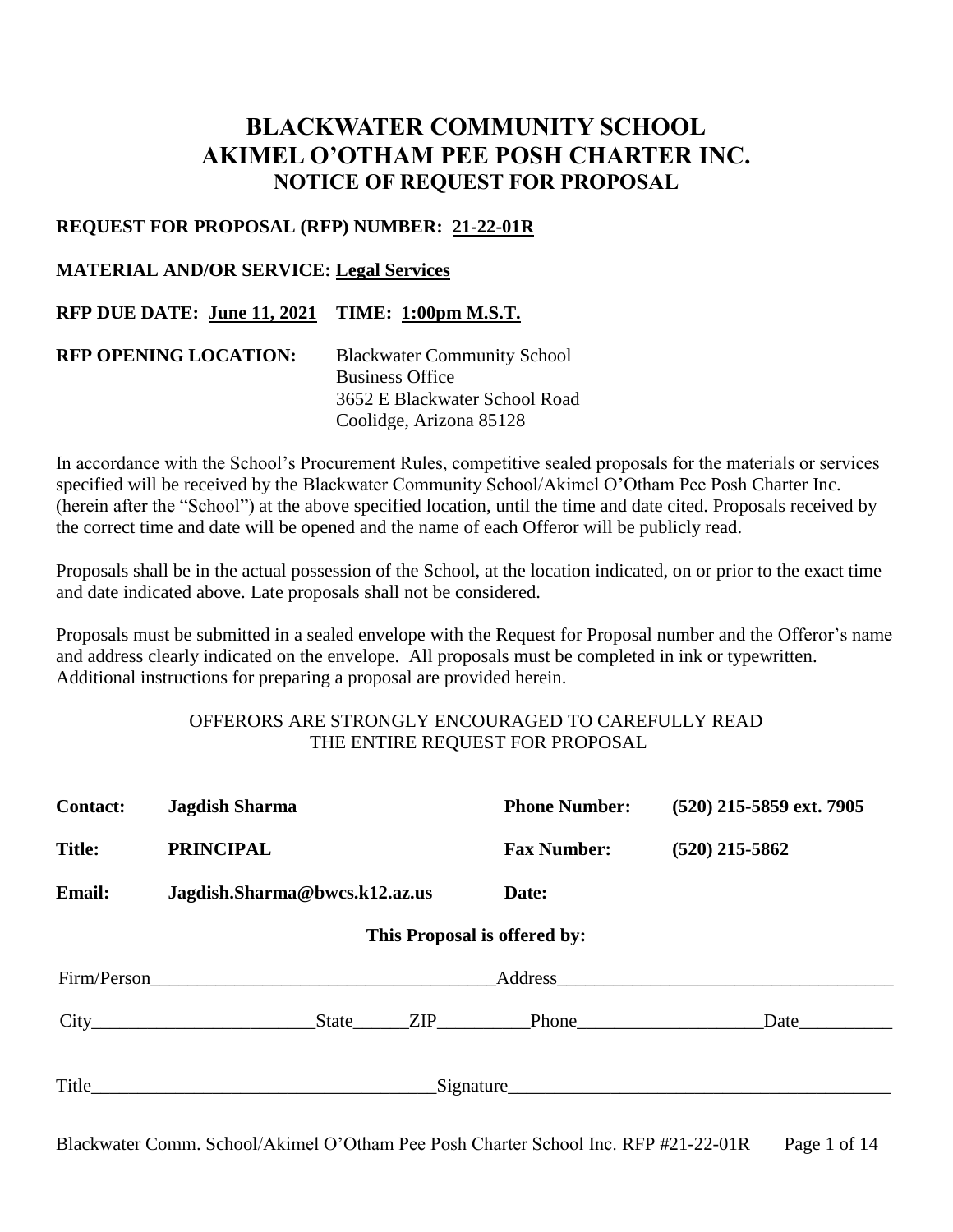# **Table of Contents**

| Section | Page(s) |
|---------|---------|
|         |         |
|         |         |
|         |         |
|         | $9-11$  |
|         | $11-13$ |
|         |         |
|         |         |
|         |         |

# **DOCUMENTS REFERENCED:**

You may access a copy of the documents referenced within this solicitation at the following web addresses:

School Procurement Rules are available at https://www.bwcs.k12.az.us

I.R.S. W-9 form (Request for Taxpayer I.D. Number) is available at: <http://ftp.fedworld.gov/pub/irs-pdf/fw9.pdf>

# **INSTRUCTIONS TO OFFERORS**

# **1. PREPARATION OF PROPOSAL**

- a. Forms: All bids shall be on the forms provided in this Request for Proposal package. It is permissible to copy these forms if required. Facsimiles, telegraphic proposals or mailgrams will not be considered.
- b. Evidence of Intent to be Bound: The Offer and Acceptance document must be submitted with an original ink signature by the person authorized to sign the proposal.
- c. Typed or Ink; Corrections: The Offer must be typed or in ink. Erasures, interlineations or other modifications in the proposal shall be initialed in original ink by the authorized person signing the Offer and Acceptance. No proposal shall be altered, amended or withdrawn after the specified bid due time and date.
- d. Unit Price Prevails: In case of error in the extension of prices in the proposal, unit price shall govern.
- e. Days: Periods of time, stated as a number of days shall be calendar days unless otherwise specified.
- f. Duty to Examine: It is the responsibility of all Offerors to examine the entire Request for Proposal package and seek clarification in writing of any item or requirement that may not be clear and to check all responses for accuracy before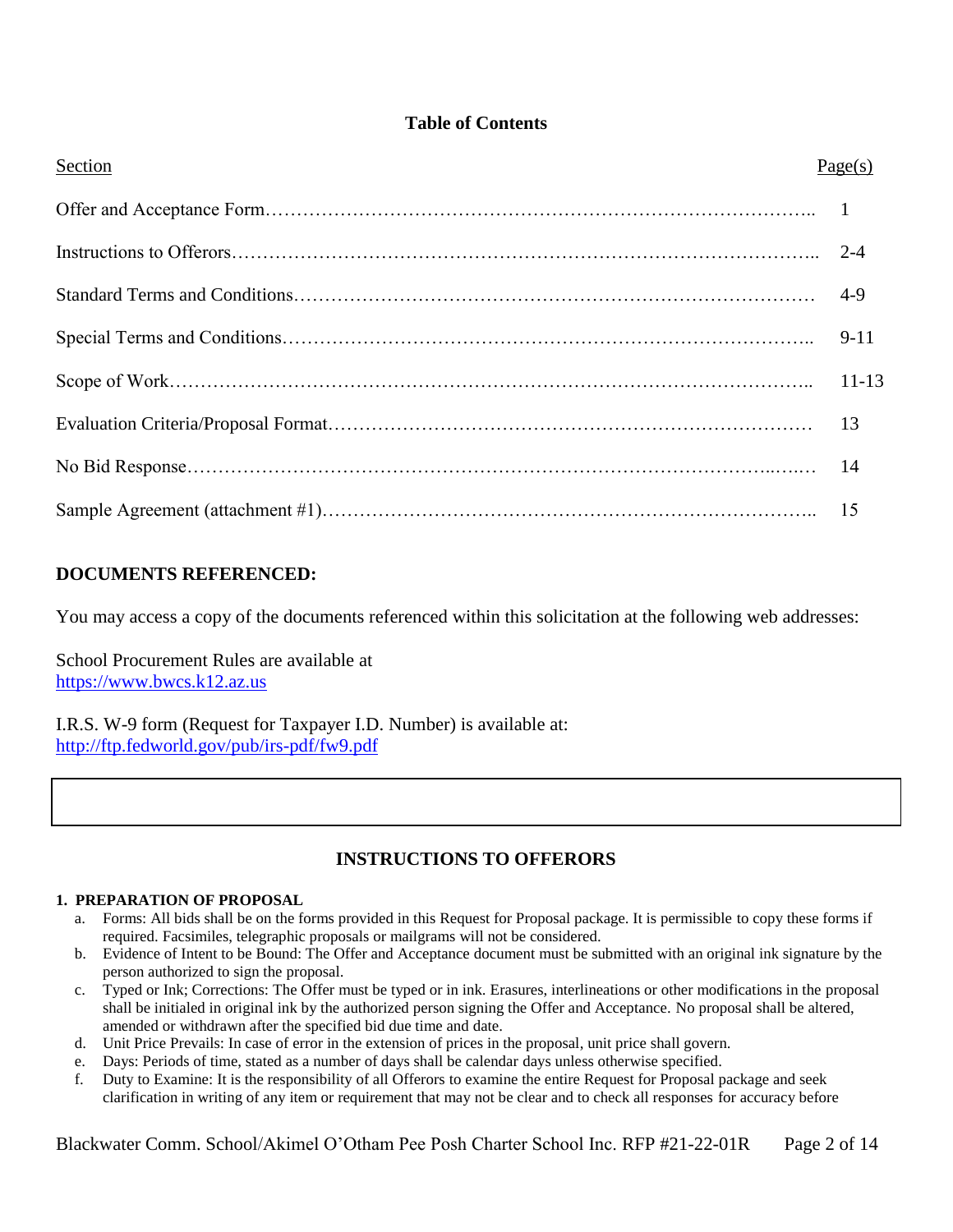submitting a proposal. Negligence in preparing a proposal confers no right of withdrawal after due time and date.

g. Vendor List: Vendors who fail to respond to solicitations for two consecutive procurements of similar items may be removed from the applicable vendor list.

#### **2. INQUIRIES**

Any question related to this Request for Proposal shall be directed to the person whose name appears on the cover of this document. Offerors shall not contact or ask questions of the school or department for which the requirement is being procured. Questions should be submitted in writing when time permits. The School may require any and all questions to be submitted in writing at the School's sole discretion. Any correspondence related to a solicitation shall refer to the appropriate solicitation number, page and paragraph number. However, the Offeror shall not place the solicitation number on the outside of an envelope containing questions, since such an envelope may be identified as a sealed Proposal and may not be opened until after the official solicitation due date and time.

#### **3. LATE PROPOSAL**

Late proposals shall not be considered, except as provided in the School Procurement Rules. An Offeror submitting a late proposal shall be so notified.

#### **4. WITHDRAWAL OF PROPOSAL**

At any time prior to a specified solicitation due time and date an Offeror (or designated representative) may withdraw the proposal. Facsimile, telegraphic or mailgram withdrawals shall not be considered.

#### **5. AMENDMENT OF PROPOSAL**

The Offeror shall acknowledge receipt of a Solicitation Amendment by signing and returning the document on or before the specified due time and date. Failure to return a signed copy of a material Solicitation Amendment or to follow the instructions for acknowledgment of the Solicitation Amendment shall result in rejection of the Offer.

#### **6. PAYMENT**

The School may make every effort to process payment for the purchase of goods or services within ten (10) working days after receipt of goods or services and a correct notice of amount due, unless a good faith dispute exists as to any obligation to pay all or a portion of the account. Any proposal that requires payment in less than ten (10) calendar days shall not be considered.

#### **7. DISCOUNTS**

Payment discount periods shall be computed from the date of receipt of material/service or correct invoice, whichever is later, to the date the School's check is mailed. Unless freight and other charges are itemized, any discount provided shall be taken on full amount of invoice. Payment discounts of ten (10) calendar days or more shall be deducted from the proposal price in determining the lowest cost proposal. However, the School shall be entitled to take advantage of any payment discount offered by the Vendor provided payment is made within the discount period.

#### **8. TAXES**

The School is exempt from Federal Excise Tax, including the Federal Transportation Tax. The School is also exempt from State Sales tax if the materials/services are delivered onto the School's premises, which is on the Gila River Indian Community.

#### **9. TRIBAL BUSINESS LICENSE**

The Offeror shall understand that the Vendor awarded the contract will require a Gila River Business License prior to conducting business with the School.

#### **10. AWARD OF CONTRACT**

- a. Unless the Offeror states otherwise, or unless otherwise provided within the Request for Proposal, the School reserves the right to make multiple awards or to award by individual line item, by group of line items, or as a total, whichever is deemed most advantageous to the School.
- b. Notwithstanding any other provision of the Request for Proposal, the School reserves the right to:
	- 1) Waive any immaterial defect or informality; or
	- 2) Reject any or all proposals, or portions thereof; or
	- 3) Cancel/Reissue a Request for Proposal.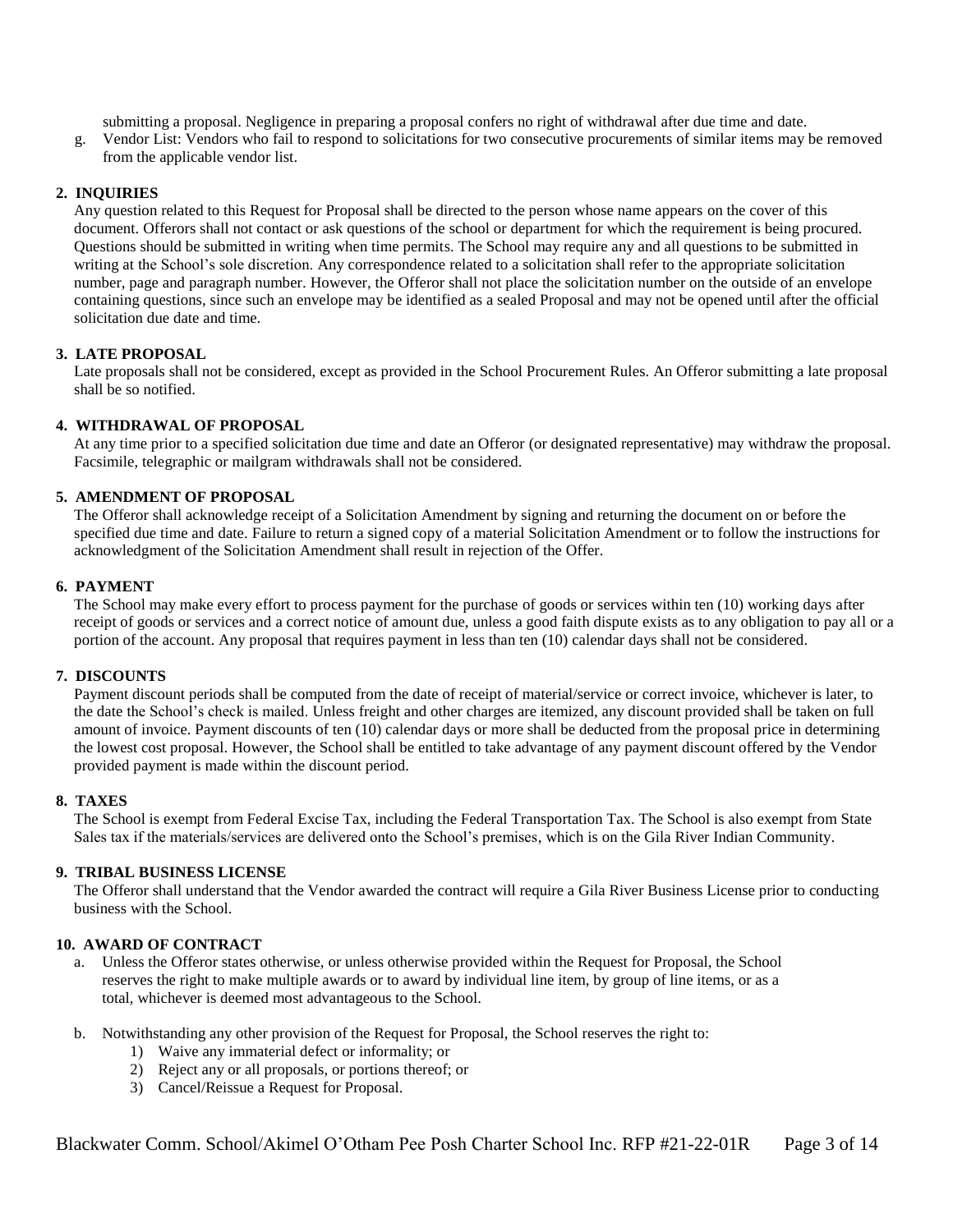c. A response to a Request for Proposal is an offer to contract with the School based upon the terms, conditions and specifications contained in the School's Request for Proposal. Proposals do not become contracts unless and until they are accepted by the Blackwater Community School Administrator and an offer and acceptance form or other award document is executed by an authorized School official. The contract has its inception in the award document, eliminating a formal signing of a separate contract. For that reason, all of the terms and conditions of the procurement contract are contained in the Request for Proposal, unless modified by a Solicitation Amendment, a Contract Amendment, or by mutually agreed terms and conditions in the contract documents.

# **STANDARD TERMS AND CONDITIONS**

#### **The following terms and conditions are an explicit part of the solicitation and any resultant contract.**

- **1. CERTIFICATION:** By signature in the offer section of the offer and acceptance page, Bidder/Offeror certifies that:
	- A. The submission of the offer did not involve collusion or other anti-competitive practices.
	- B. The Offeror has not given, offered to give, nor intends to give at any time hereafter any economic opportunity, future employment, gift, loan, gratuity, special discount, trip, favor, or service to a public servant in connection with the submitted offer. Failure to provide a valid signature affirming the stipulations required by this clause shall result in the rejection of the offer. Signing the offer with a false statement shall void the offer, any resulting contract and may be subject to remedies provided by the law.

#### **2. GRATUITIES**

The school may, by written notice to the Contractor, cancel this contract if it is found by the School that gratuities, in the form of entertainment, gifts or otherwise, were offered or given by the Contractor or any agent or representative of the Contractor, to any officer or employee of the School with a view toward securing a contract, securing favorable treatment with respect to the awarding, amending, or the making of any determinations with respect to the performing of such contract. In the event this contract is canceled by the School pursuant to this provision, the School shall be entitled, in addition to any other rights and remedies, to recover or withhold from the Contractor the amount of the gratuity.

#### **3. APPLICABLE LAW**

This contract shall be governed by, and the School and Contractor shall have all remedies afforded each by, the Uniform Commercial Code, as adopted in the State of Arizona, except as otherwise provided in this contract or in statutes or rules or regulations pertaining specifically to the School. This contract shall be governed by the law of the State of Arizona, and suits pertaining to this contract shall be brought only in Federal or State courts in the State of Arizona.

### **4. SCHOOL PROCUREMENT RULES**

Unless expressly provided otherwise herein, the School Procurement Rules and School Board Policies are a part of this document as if fully set forth herein.

#### **5. LEGAL REMEDIES**

All claims and controversies shall be subject to the School Procurement Rules.

#### **6. CONTRACT**

The contract shall be based upon the solicitation issued by the School and the offer submitted by the Contractor in response to the solicitation. The offer shall substantially conform to the terms, conditions specifications and other requirements set forth within the text of the solicitation. The School reserves the right to clarify any contractual terms with the concurrence of the Contractor, however, any substantial non-conformity in the offer shall be deemed non-responsive and the offer rejected. The contract shall contain the entire agreement between the School and the Contractor relating to this requirement and shall prevail over any and all previous agreements, contracts, proposals, negotiations, purchase orders or master agreements in any form.

#### **7. CONTRACT AMENDMENTS**

This contract may be modified only by a written contract amendment signed by persons duly authorized to enter into contracts on behalf of the School and the Contractor.

#### **8. VERBAL RESPONSES**

Blackwater Comm. School/Akimel O'Otham Pee Posh Charter School Inc. RFP #21-22-01R Page 4 of 14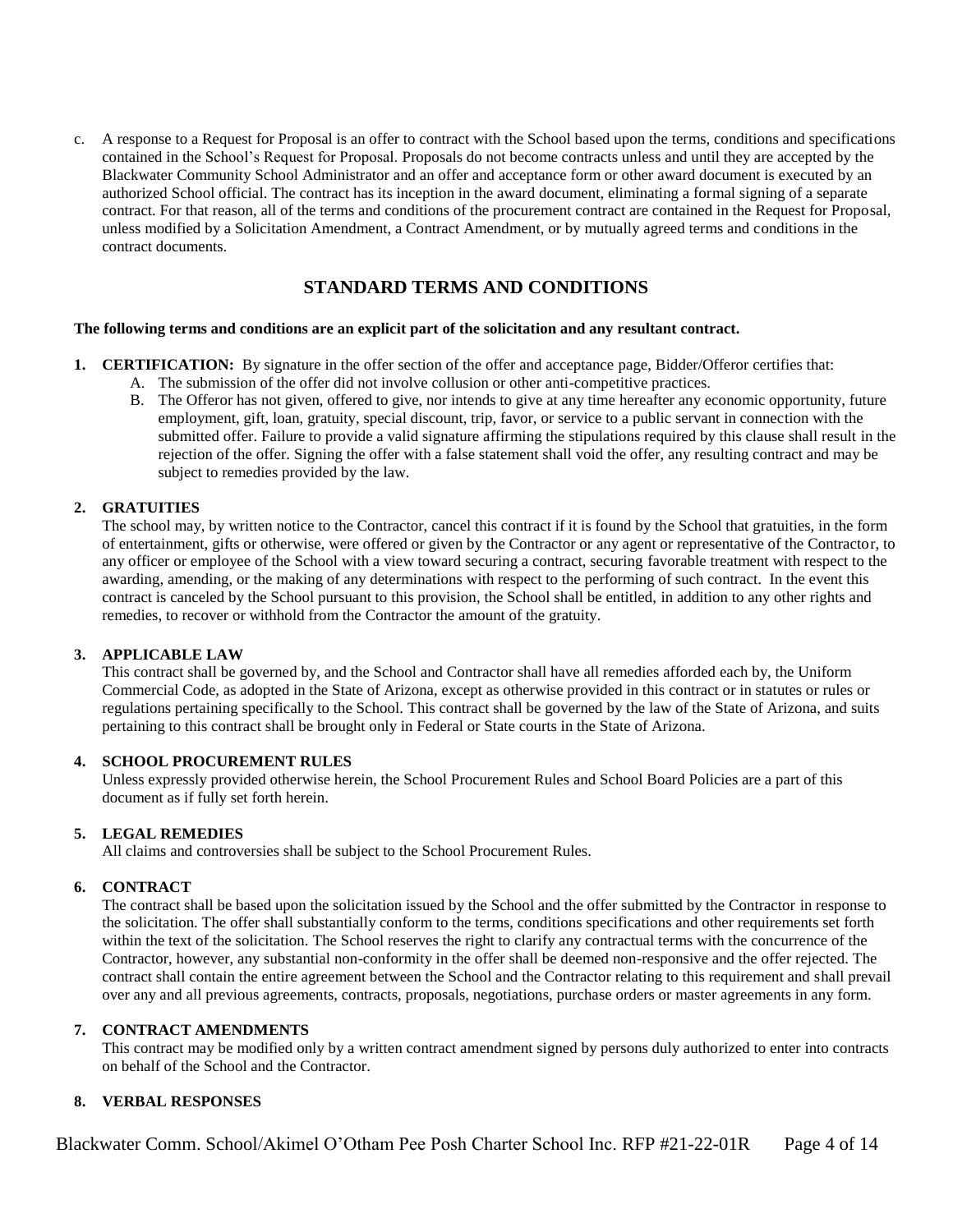Any inquiry that results in changes to the Solicitation shall be answered solely through a written Solicitation Amendment. An Offeror may not rely on verbal responses to its inquiries.

### **9. PROVISIONS REQUIRED BY LAW**

Each and every provision of law and any clause required by law to be in the contract shall be read and enforced as though it were included herein, and if through mistake or otherwise any such provision is not inserted, or is not correctly inserted, then upon the application of either party the contract shall forthwith be physically amended to make such insertion or correction.

#### **10. TERMINATION BY THE SCHOOL**

The School may cancel this contract without penalty or further obligation if any person significantly involved in initiating, negotiating, securing, drafting or creating the contract on behalf of the School is or becomes, at any time while the contract or any extension of the contract is in effect, an employee of or a consultant to any other party to this contract with respect to the subject matter of the contract. Such cancellation shall be effective when written notice from the Administrator is received by the parties to this contract, unless the notice specifies a later time.

#### **11. SEVERABILITY**

The provisions of this contract are severable to the extent that any provision or application held to be invalid shall not affect any other provision or application of the contract which may remain in effect without the invalid provision or application.

#### **12. RELATIONSHIP OF PARTIES**

It is clearly understood that each party shall act in its individual capacity and not as an agent, employee, partner, joint venturer, or associate of the other. An employee or agent of one party shall not be deemed or construed to be the employee or agent of the other party for any purpose whatsoever. The Contractor is advised that taxes or social security payments shall not be withheld from a School payment issued thereunder and that Contractor should make arrangements to directly pay such expenses, if any.

#### **13. INTERPRETATION – PAROLE EVIDENCE**

This contract is intended by the parties as a final expression of their agreement and is intended also as a complete and exclusive statement of the terms of this agreement. No course of prior dealings between the parties and no usage to the trade shall be relevant to supplement or explain any term used in this contract. Acceptance or acquiescence in a course of performance rendered under this contract shall not be relevant to determine the meaning of this contract even though the accepting or acquiescing party has knowledge of the nature of the performance and opportunity to object. Whenever a term defined by the School Procurement Rules is used in this contract, the definition contained in such rules shall control.

#### **14. ASSIGNMENT – DELEGATION**

No right or interest in this contract shall be assigned by the Contractor without prior written permission of the School and no delegation of any duty of Contractor shall be made without prior written permission of the School. The School shall not unreasonably withhold approval and shall notify the Contractor of the School's position within fifteen (15) days of receipt of written notice by the Contractor.

#### **15. SUBCONTRACTS**

No subcontract shall be entered into by the Contractor with any other party to furnish any of the material, service or construction specified herein without the advance written approval of the School. All subcontracts shall comply with Federal, Tribal, and applicable State laws and regulations which are applicable to the services covered by the subcontract and shall include all the terms and conditions set forth herein which shall apply with equal force to the subcontract, as if the Subcontractor were the Contractor referred to herein. The Contractor is responsible for contract performance whether or not Subcontractors are used. The School shall not unreasonably withhold approval and shall notify the Contractor of the School's position within fifteen (15) days of receipt of written notice by the Contractor.

#### **16. RIGHTS AND REMEDIES**

No provision in this document or in the Vendor's offer shall be construed, expressly or by implication as a waiver by either party of any existing or future right and/or remedy available by law in the event of any claim of default or breach of contract. The failure of either party to insist upon the strict performance of any term or condition of the contract or to exercise or delay the exercise of any right or remedy provided in the contract, or by law, or the acceptance of materials or services, or the payment for materials or services, shall not release either party from any responsibilities or obligations imposed by this contract or by law, and shall not be deemed a waiver of any right of either party to insist upon the strict performance of the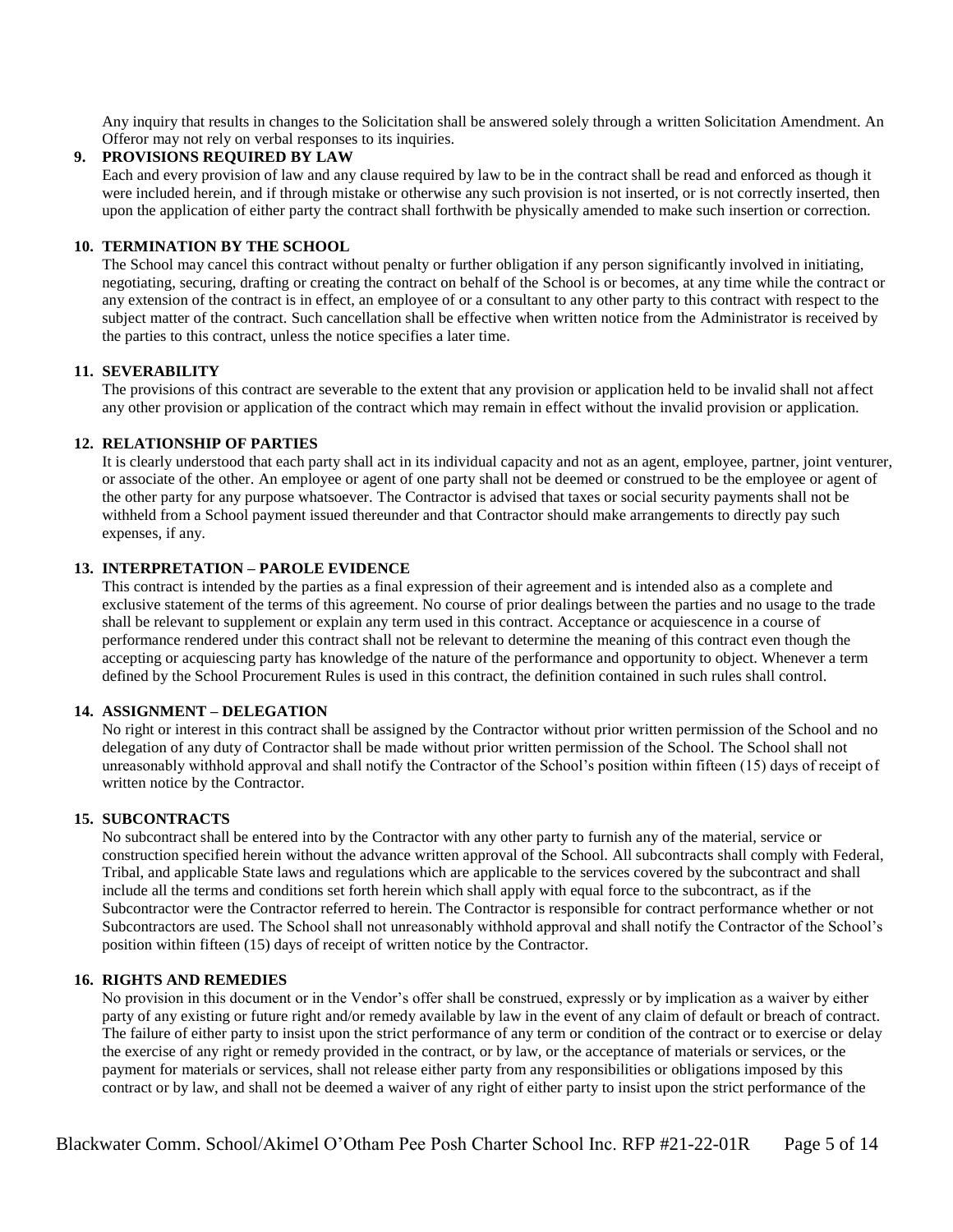contract.

### **17. PROTESTS**

Any protests shall be in writing and shall be filed with the School's Business Office. A protest of a solicitation shall be received at the School's Business Office before the solicitation opening date. A protest of a proposed award or of an award shall be filed within ten (10) days after the protestor knows or should have known the basis of the protest. A protest shall include:

- A. The name, address and telephone number of the protester;
- B. The signature of the protester or its representative;
- C. Identification of the solicitation or contract number;
- D. A detailed statement of the legal and factual grounds of the protest including copies of relevant documents; and
- E. The form of relief requested.

#### **18. WARRANTIES**

Contractor warrants that all material, service or construction delivered under this contract shall conform to the specifications of this contract. Mere receipt of the material, service, or construction specified and any inspection incidental thereto by the School shall not alter or affect the obligations of the Contractor or the rights of the School under the foregoing warranties. Warranties of furniture and equipment received during the months of June through August shall commence on the date of school openings. Additional warranty requirements may be set forth in this document.

### **19. INDEMNIFICATION**

Contractor shall indemnify, defend, and save harmless the School from any and all claims, demands, suits, actions, proceedings, losses, costs, and damages of every kind and description, including any reasonable attorney's fees and/or litigation expenses, which may be brought or made against or incurred by the School on account of loss of or damage to any property or for injuries to or death of any person, caused by, arising out of, or contributed to, in whole or in part, by reason of any act, omission, professional error, fault, mistake, or negligence of the contractor, its employees, agents, representatives, or subcontractors, or of their employees, agents, or representatives, in connection with or incidental to the performance of this agreement, or arising out of worker's compensation claims, unemployment compensation claims, or unemployment disability compensation claims of employees of the contractor and/or its subcontractors or claims under similar laws or obligations. The contractor's obligation under this section shall not extend to any liability caused by the sole negligence of the School or its employees.

# **20. OVERCHARGES BY ANTITRUST VIOLATIONS**

The School maintains that, in actual practice, overcharges resulting from antitrust violations are borne by the Purchaser. Therefore, to the extent permitted by law, the Contractor hereby assigns to the School any and all claims for such overcharges as to the goods or services used to fulfill the contract.

# **21. FORCE MAJEURE**

A. Except for payment of sums due, neither party shall be liable to the other nor deemed in default under this contract if and to the extent that such party's performance of this contract is prevented by reason of force majeure. The term "force majeure" means an occurrence that is beyond the control of the party affected, which occurs without its fault or negligence, and which it is unable to prevent by exercising reasonable diligence. Without limiting the foregoing, force majeure includes acts of God, acts of the public enemy, war riots, strikes, mobilization, labor disputes, civil disorders, fire, flood, lockouts, injunctions-intervention-acts, or failures or refusal to act by government authority, and other similar occurrences. The force majeure shall be deemed to commence when the party declaring force majeure notifies the other party of the existence of the force majeure and shall be deemed to continue as long as the results or effects of the force majeure prevent the party from resuming performance in accordance with this agreement.

Force majeure shall not include the following occurrences:

- 1. Late delivery of equipment or materials caused by congestion at a manufacturer's plant or elsewhere, or by an oversold condition of the market.
- 2. Late performance by a subcontractor unless the delay arises out of a force majeure occurrence in accordance with this force majeure term and condition. Any delay or failure in performance by either party hereto shall not constitute default hereunder or give rise to any claim for damages or loss of anticipated profits, if, and to the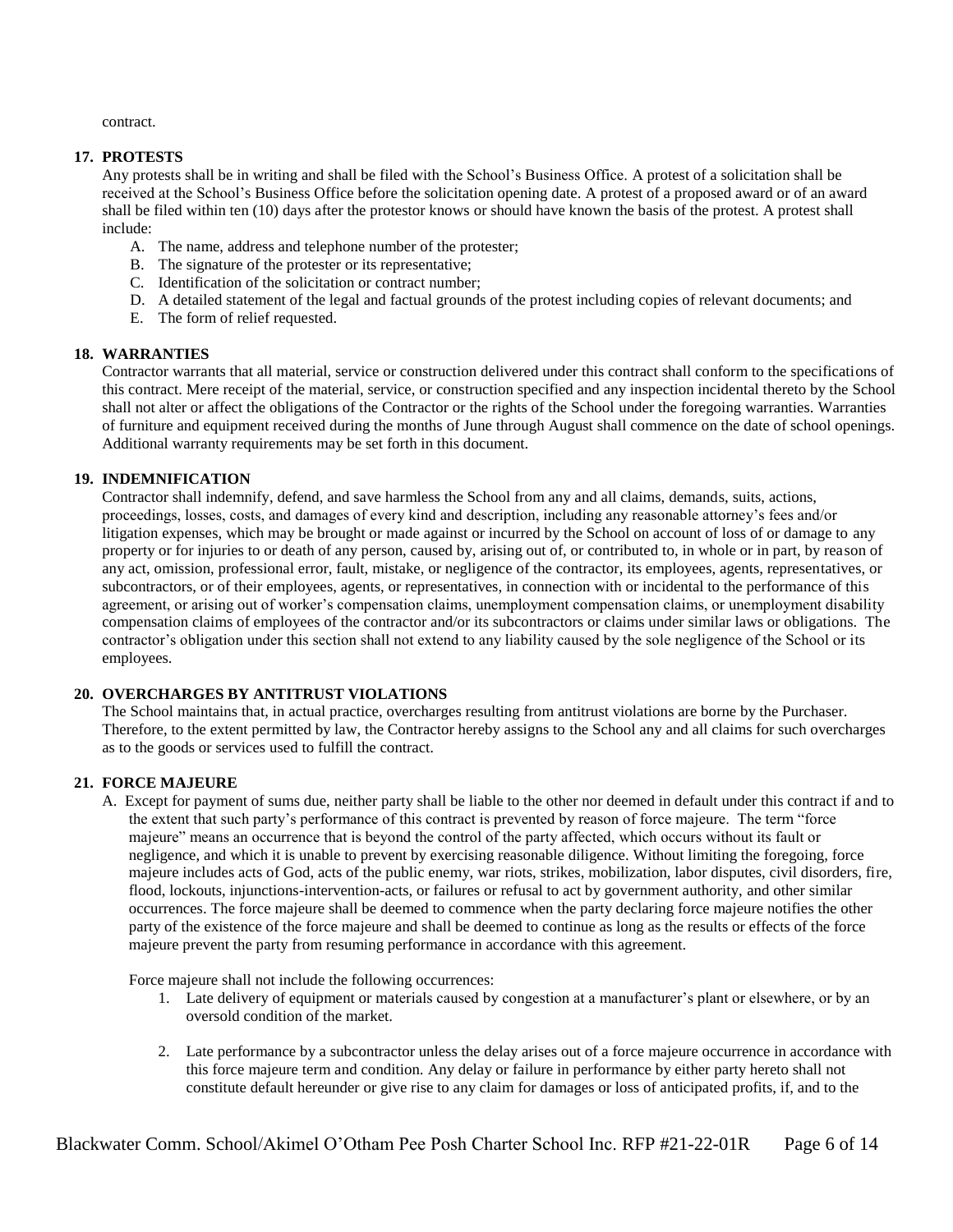extent that, such delay or failure is caused by force majeure.

B. If either party is delayed at any time in the progress of the work by force majeure, the delayed party shall notify the other party in writing as soon as is practical, of the commencement of such delay and shall specify the causes of such delay in such notice. Such notice shall be hand delivered or mailed certified-return receipt and shall make a specific reference to this article, thereby invoking its provisions. The delayed party shall cause such delay to cease as soon as practicable and shall notify the other party in writing when it has done so. The time of completion shall be extended by contract modification for a period of time equal to the time that the results or effects of such delay prevent the delayed party from performing in accordance with this contract.

#### **22. RIGHT TO ASSURANCE**

Whenever one party to this contract in good faith has reason to question the other party's intent to perform, it may demand that the other party give a written assurance to this intent to perform. In the event that a demand is made and no written assurance is given within five (5) days, the demanding party may treat this failure as an anticipatory repudiation of the contract.

#### **23. RECORDS**

Each Contractor shall retain, and shall contractually require each Subcontractor to retain, all books, accounts, reports, files and other records relating to the acquisition and performance of the contract for a period of five (5) years after the completion of the contract. All such documents shall be subject to inspection and audit at reasonable times. Upon request, a legible copy of any or all such documents shall be produced at the offices of the School.

#### **24. ADVERTISING**

Contractor shall not advertise or publish information concerning this contract, without the prior written consent of the School.

#### **25. RIGHT TO INSPECT PLANT**

The School may, at reasonable times and at its expense, inspect the plant or place of business of a Contractor or Subcontractor which is related to the performance of any contract as awarded or to be awarded.

#### **26. INSPECTION**

All material, service or construction are subject to final inspection and acceptance by the School. Material, service or construction failing to conform to the specifications of this contract shall be held at Contractor's risk and may be returned to the contractor. If so returned, all costs are the responsibility of the Contractor.

#### **27. EXCLUSIVE POSSESSION**

All services, information, computer program elements, reports and other deliverables which may be created under this contract are the sole property of the School and shall not be used or released by the Contractor or any other person except with prior written permission of the School.

#### **28. PURCHASE ORDERS**

The School shall issue a purchase order for the goods or services covered by this contract. All such purchase orders will reference the contract number as indicated on the Offer and Acceptance page.

#### **29. PACKING AND SHIPPING (if applicable)**

Contractor shall be responsible for industry standard packing which conforms to requirements of carrier's tariff and ICC regulations. Containers shall be clearly marked as to lot number, destination, address and purchase order number. All shipments shall be F.O.B. Destination, Blackwater Community School, 3652 E. Blackwater School Rd. Coolidge, AZ 85128 unless otherwise notified by the School. C.O.D. shipments will not be accepted.

#### **30. TITLE AND RISK OF LOSS**

The title and risk of loss of material or service shall not pass to the School until the School actually receives the material or service at the point of delivery, unless otherwise provided within this contract.

#### **31. NO REPLACEMENT OF DEFECTIVE TENDER**

Every tender of materials must fully comply with all provisions of this contract. If a tender is made which does not fully conform, this shall constitute a breach and contractor shall not have the right to substitute a conforming tender.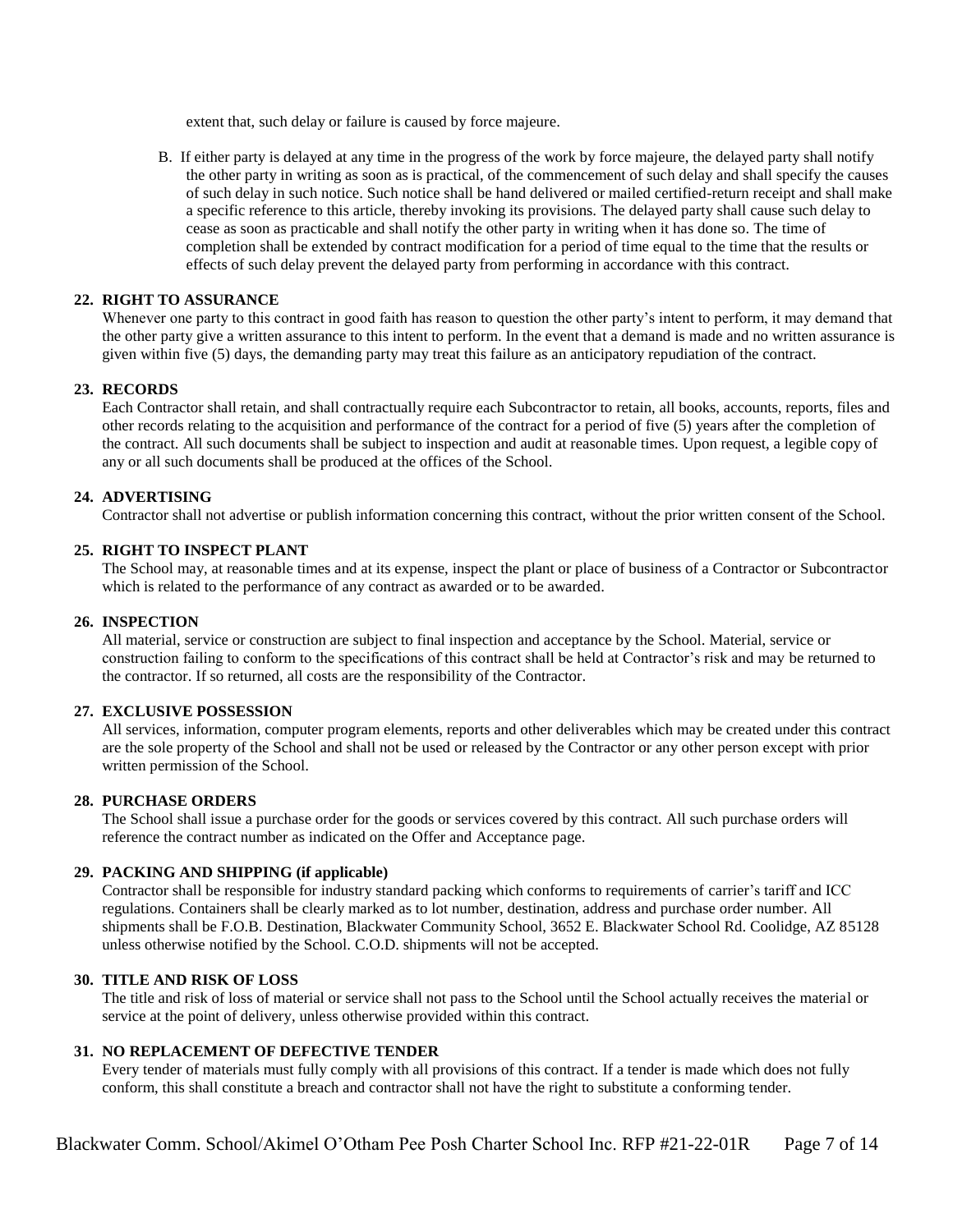#### **32. DEFAULT IN ONE INSTALLMENT TO CONSTITUTE TOTAL BREACH**

Contractor shall deliver conforming materials in each installment or lot of this contract and may not substitute nonconforming materials. Delivery of nonconforming materials or a default of any nature, at the option of the School, shall constitute a breach of the contract as a whole.

### **33. SHIPMENT UNDER RESERVATION PROHIBITED**

Contractor is not authorized to ship materials under reservation and no tender of a bill of lading shall operate as a tender of the materials.

### **34. LIENS**

All goods, services and other deliverables supplied to the School under this contract shall be free of all liens other than the security interest held by the Contractor until payment in full is made by the School. Upon request of the School, the Contractor shall provide a formal release of all liens.

#### **35. PAYMENT**

A separate invoice shall be issued for each shipment of material or service performed, and no payment shall be issued prior to receipt of material, service or construction and correct invoice.

### **36. LICENSES**

Contractor shall maintain in current status all Federal, State and Tribal licenses and permits required for the operation of the business conducted by the Contractor as applicable to this contract.

### **37. COST OF PROPOSAL PREPARATION**

The School shall not reimburse the cost of developing, presenting or providing any response to this solicitation. Offers submitted for consideration should be prepared simply and economically, providing adequate information in a straightforward and concise manner.

#### **38. CONFIDENTIAL INFORMATION**

- A. If a person believes that a bid, proposal, offer, specification, or protest contains information that should be withheld, a statement advising the Administrator of this fact shall accompany the submission and the information shall be so identified wherever it appears.
- B. The information identified by the person as confidential shall not be disclosed until the School makes a written determination.
- C. The School shall review the statement and information and shall determine in writing whether the information shall be withheld.
- D. If the School determines to disclose the information, the School shall inform the Offeror in writing of such determination.

#### **39. AUTHORIZED CHANGES**

The school reserves the right at any time to make changes in any one or more of the following: a) methods of shipment or packing; b) place of delivery; and c) quantities. If any change causes an increase or decrease in the cost of or the time required for performance, an equitable adjustment may be made in the price or delivery schedule, or both. Any claim for adjustment shall be deemed waived unless evidenced in writing and approved by the Administrator prior to the institution of the change.

#### **40. TERMINATION FOR CONVENIENCE**

The School reserves the right to terminate any resulting order or contract upon thirty (30) days written notice. The School will be responsible only for those standard items which have been delivered and accepted. If the items being purchased are truly unique and therefore not salable or useable for any other application, the School will reimburse the Contractor for actual labor, material, and burden costs, plus a profit not to exceed 8%. Title to all materials, work-in-progress, and completed but undelivered goods, will pass to the School after costs are claimed and allowed. The Contractor shall submit detailed cost claims in an acceptable manner and shall permit the School to examine such books and records as may be necessary in order to verify the reasonableness of any claims. In the event of non-availability of funding, any resulting order or contact is subject to immediate termination, without penalty, by the School's Board of Trustees. In addition, all agreements are subject to review by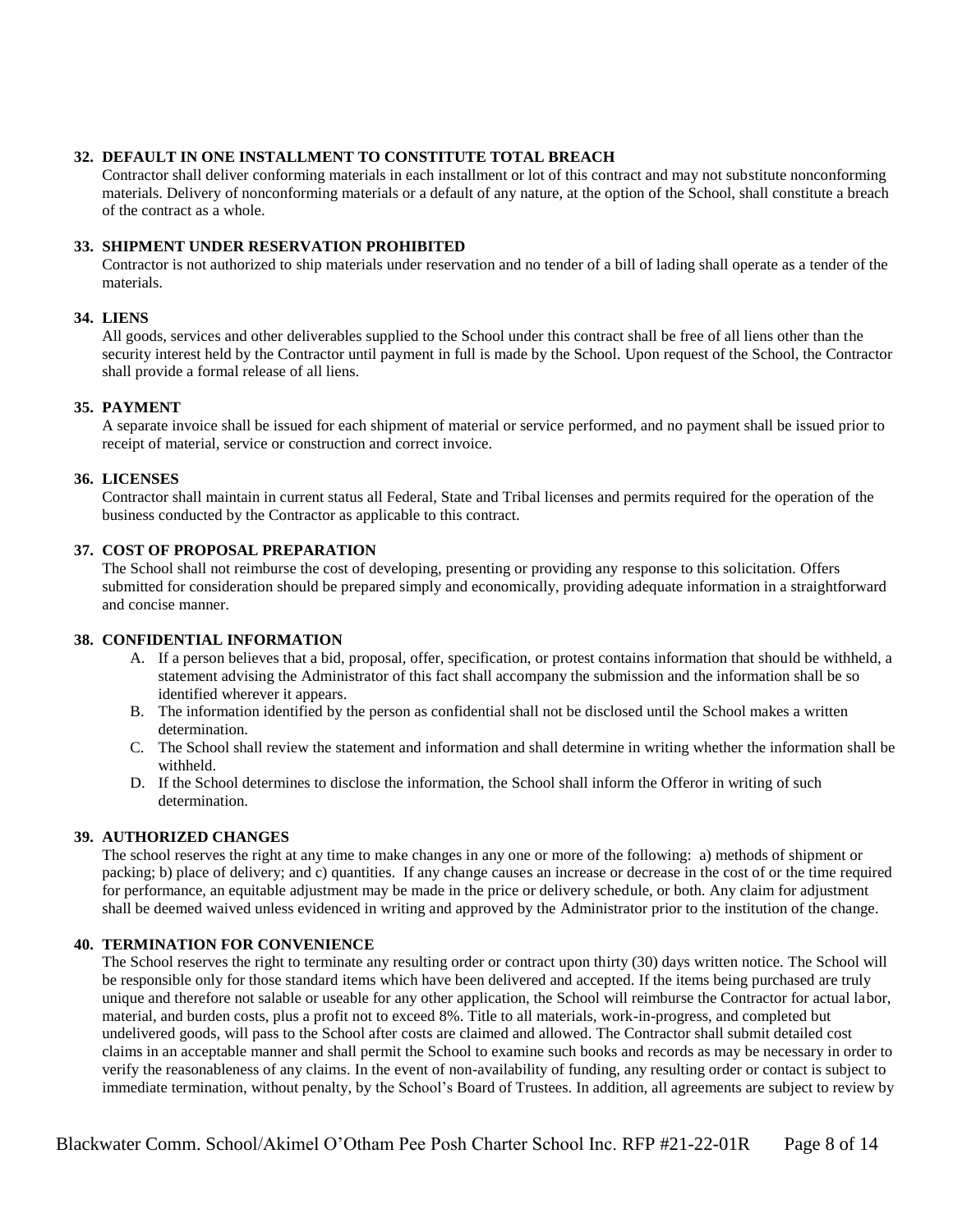the School's attorney.

### **41. PUBLIC RECORD**

All offers submitted in response to this Request for Proposal shall become the property of the School and shall become a matter of public record available for review, subsequent to the award notification.

# **SPECIAL TERMS AND CONDITIONS**

### **1. PURPOSE**

Pursuant to provisions of the School Procurement Rules, Blackwater Community School / Akimel O'Otham Pee Posh Charter School Inc. intends to establish a contract with **a qualified entity to provide legal services for Blackwater Community School / Akimel O'Otham Pee Posh Charter School Inc.**

# **2. AUTHORITY**

This solicitation as well as any resultant contract is issued under the authority of the Administrator. No alteration on any resultant contract may be made without the express written approval of the Administrator in the form of an official contract amendment. Any attempt to alter any contract without such approval is a violation of the contract and the School Procurement Rules. Any such action is subject to legal and contractual remedies available to the School inclusive of, but not limited to, contract cancellation, suspension and/or debarment of the contractor.

#### **3. CONTRACT TYPE**

Sealed Dollar Cost Proposal.

### **4. OFFER ACCEPTANCE PERIOD**

In order to allow for an adequate evaluation, the School requires an offer in response to this solicitation to be valid and irrevocable for thirty (30) days after the opening time and date.

#### **5. INQUIRIES**

All questions related to this solicitation shall be in writing. Direct inquires to the contact person listed on the cover of this document via mail, fax or email. Offerors shall not contact or ask question of the school or department for which this requirement is being procured. Any correspondence related to a solicitation shall refer to the appropriate solicitation number, page and paragraph number. However, the Offeror shall not place the solicitation number on the outside of an envelope containing questions, since such an envelope may be identified as a sealed proposal and may not be opened until after the official solicitation due time and date. All questions shall be responded to as soon as possible.

#### **6. PROPOSAL OPENING**

Proposals shall be opened on the date and time, and at the place designated on the cover page of this document, unless amended in writing by the School. The name of each Offeror shall be read at this time. All offers and any modifications and other information received in response to the Request for Proposals shall be shown only to authorized School personnel having a legitimate interest in the evaluation. After contract award, the proposals and evaluation document shall be open for public inspection.

### **7. RESPONSE FORMAT**

All proposal responses are to be in the same form as this Request for Proposal. Address each requirement in the same order as has been requested.

#### **8. DISCUSSIONS**

After the initial receipt of proposals, the School reserves the option to conduct discussions with those Offerors who submit proposals determined by the School to be reasonably susceptible of being selected for award.

#### **9. BEST AND FINAL OFFERS**

If discussions are conducted, the School shall issue a written request for best and final offers. If Offerors do not submit a notice of withdrawal or a best and final offer, the immediate previous offer will be construed as the best and final offer.

#### **10. TERM OF CONTRACT**

A three (3) year contract with annual renewals is contemplated, subject to satisfactory negotiation of terms and the concurrence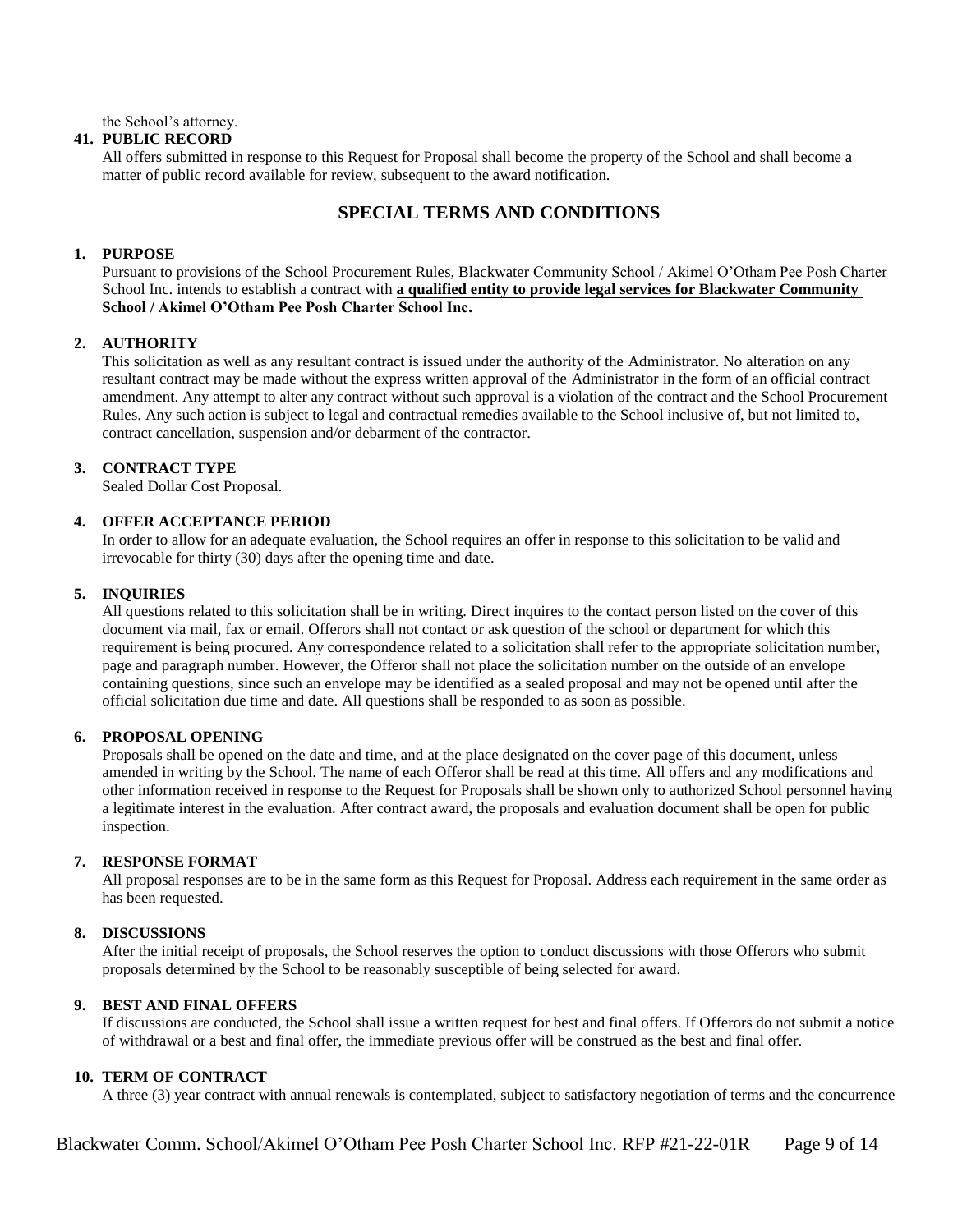of the Board of Trustees unless terminated, canceled or extended as otherwise provided herein.

#### **11. CONTRACT EXTENSION**

By mutual written contract amendment, any resultant contract may be extended for successive periods of one (1) year per extension up to a maximum of four (4) years.

#### **12. MULTI-TERM CONTRACT**

A multi-term contract is being utilized for this procurement because such a contract will serve the best interest of the School by encouraging effective competition or otherwise promoting economics in the School procurement. The estimated requirements cover the period of the contract and are reasonable continuing.

#### **13. PRICE ADJUSTMENT**

The school may review a fully documented request for a price increase only after the contract has been in effect for one (1) year. A price increase adjustment shall only be considered at the time of a contract extension and shall be a factor in the extension review process. The School shall determine whether the requested price increase or an alternate option is in the best interest of the School.

#### **14. PRICE REDUCTION**

A price reduction adjustment may be offered at any time during the term of a contract and shall become effective upon notice.

#### **15. BILLINGS**

All billing notices shall identify the specific item(s) being billed. Items are to be identified by name, model/serial number as most applicable. Any purchase/delivery order issued will refer to the contract number resulting from this solicitation.

#### **16. INSURANCE**

The School requires a complete and valid certificate of insurance prior to the commencement of any service or activity specified in this solicitation. The School will notify the successful contractor(s) of the intent to issue a contract award. The successful contractor(s) must at the time submit an original copy of the attached certificate of insurance for coverage in the minimum amounts stated. The coverage shall be maintained in full force and effect during the term of the contract and shall not serve to limit any liabilities or any other contractor obligations.

#### **17. KEY PERSONNEL**

It is essential that the contractor provide adequate experienced personnel, capable of and devoted to the successful accomplishment of work to be performed under this contract. The contractor must agree to assign specific individuals to the key positions.

- A. The contractor agrees that, once assigned to work under this contract, key personnel shall not be removed or replaced without written notice to the School.
- B. If key personnel are not available for work under this contract, for a continuous period exceeding 30 calendar days, or are expected to devote substantially less effort to the work than initially anticipated, the contractor shall immediately notify the School, and shall, subject to the concurrence of the School, replace such personnel with personnel of substantially equal ability and qualifications.

#### **18. CONTRACT CANCELLATION**

This contract is critical to the School and the School reserves the right to immediately cancel the whole or any part of this contract due to failure of the contractor to carry out any material obligation term or condition of the contract. The School shall issue a written notice of default effective at once and not deferred by any interval of time. Default shall be for acting or failing to act as in any of the following:

- A. The contractor provides material that does not meet the specifications of the contract;
- B. The contractor fails to adequately perform the services set forth in the specifications of the contract;
- C. The contractor fails to complete the work required or furnish the materials required within the time stipulated in the contract;
- D. The contractor fails to make progress in the performance of the contract and/or gives the School reason to believe that the contractor will not or cannot perform to the requirements of the contract.
- **19.** Service provider must be able to possess a Business License from Gila River Indian Community prior to starting services.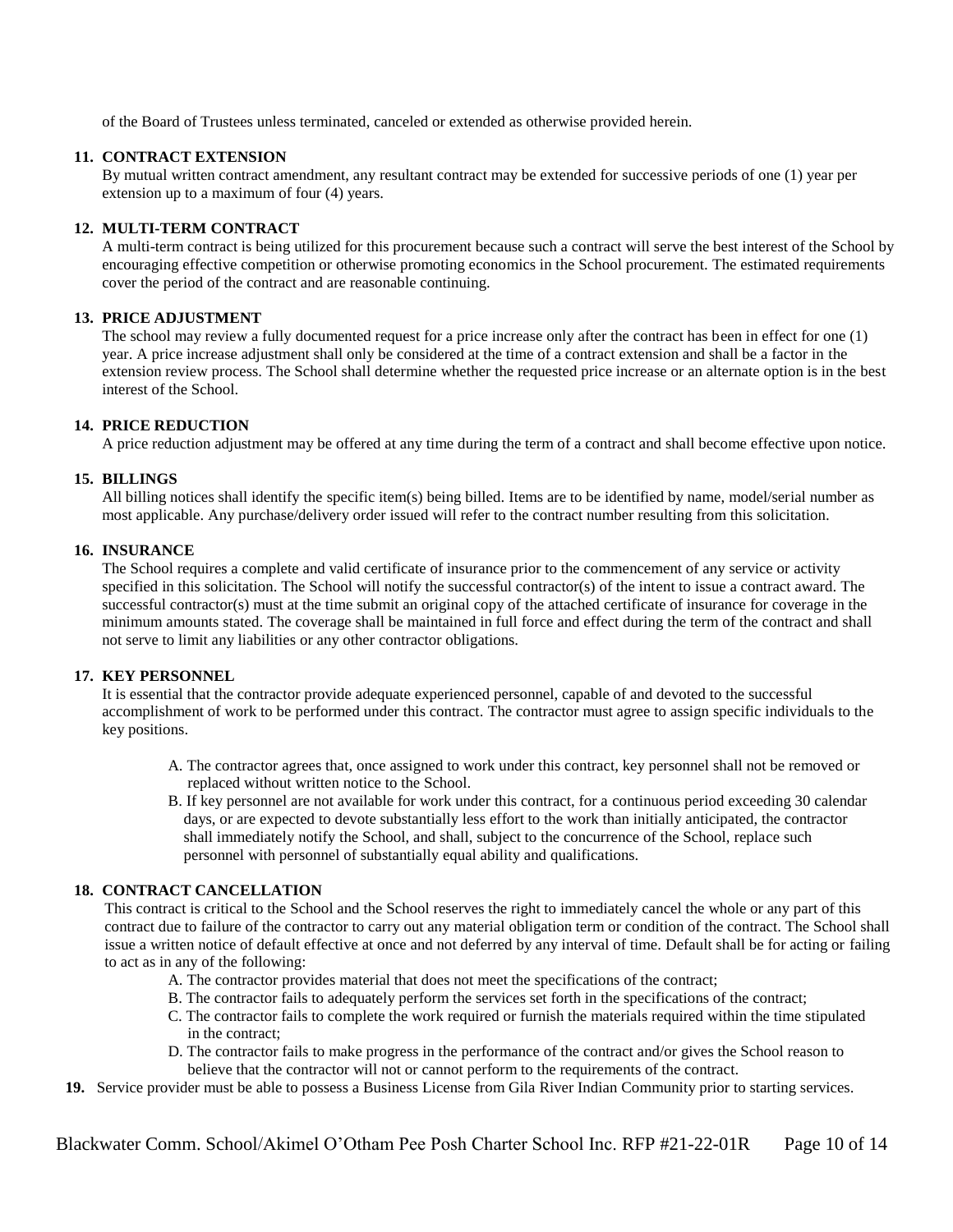The School may resort to any single or combination of the following remedies:

- A. Cancel any contract;
- B. Reserve all rights or claims to damage for breach of any covenants of the contract;
- C. Perform any test or analysis on materials for compliance with the specifications of the contract. If the result of any test confirms a material non-compliance with the specifications, any reasonable expense of testing shall be borne by the contractor.
- D. In case of default, the School reserves the right to purchase materials, or to complete the required work in accordance with the School Procurement Rules. The School may recover reasonable excess costs from the contractor by:
	- 1. Deduction from an unpaid balance.
	- 2. Collection against the bid and/or performance bond; or
	- 3. Any combination of the above or any other remedies as provided by law.

# **SCOPE OF WORK**

Blackwater Community School/Akimel O'Otham Pee Posh charter School Inc. is seeking proposals for legal services included but not limited to the following:

1. Provide general legal advice and counseling to the Board of Trustees and the Administration of Blackwater Community School /Akimel O'Otham Pee Posh charter School Inc. in connection with some or all of the following (as determined by the Board and Administration) and in conjunction with other counsel.

- A. Act as General Counsel to the Principal and the Blackwater Community School/Akimel O'Otham Pee Posh Charter School Board of Trustees. General Counsel will provide advice and interpretation of Tribal, State and Federal law and Board policy as it applies to Blackwater Community School.
- B. Typical Duties (not exhaustive):
	- o Provide general legal advice.
	- o Represent the School in litigation.
	- o Maintain a knowledge of issues facing the School and be prepared to offer legal opinions.
	- o Contracts--as needed prepare, review, consult, and approve.
	- o Board of Trustees actions--review and approve board documents.
	- o Purchasing--participate and recommend appropriate purchasing actions, as needed.
	- o Grants--assist School in federal and state grant process when requested.
	- o Attend work sessions and meetings with Board and staff when requested.
- C. Specific Duties:
	- o Attend meetings of the Board of Trustees to provide counsel.
	- o Report to and receive assignments from the Administrator or his/her delegate. Board of Trustees may also contact the General Counsel with own inquiries and Counsel is authorized to respond to those inquiries as well.
- D. Other:
	- o Regularly attend Board meetings (assigned attorney or qualified substitute).
	- o Provide prompt response to inquiries by the Board or Administrator. Establish reasonable completion dates for assignments and be accountable for adherence to such dates.
	- o Time spent by administrative staff on copying, faxing, mailing etc. should not be billed at the attorney rate, but at an appropriate administrative rate only.
	- o Provide billing broken down by assignment or department when required by the School.

#### **PROPOSAL FORMAT**

One original and two copies of the proposal must be submitted. The proposal must conform to the format specified below. The School will not make reimbursement for the cost of developing or presenting proposals in response to the RFP.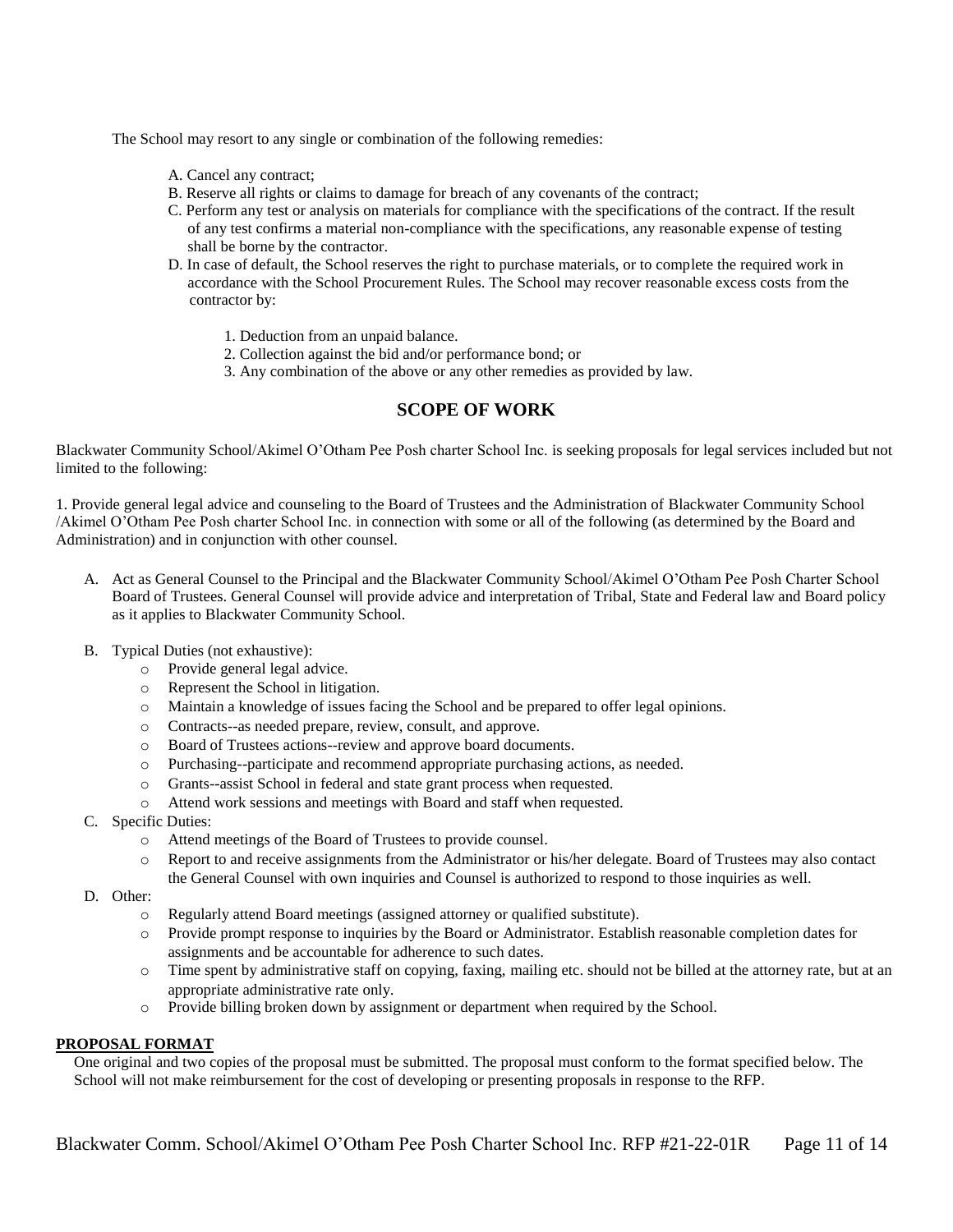#### *Title Page*

Each proposal must contain a title page that identifies the RFP and subject and provides the firm name, address and phone number; the name and title of a contact person; and the date the proposal was submitted. The title page must also state the period the proposal is effective (non-rescindable).

#### *Table of Contents*

The table of contents of the proposal should include a clear and complete identification of the materials submitted by section and page number.

#### *Letter of Transmittal*

A brief letter of transmittal should be submitted that includes the following information:

- 1. The firm's understanding of the work to be performed;
- 2. A positive commitment to perform the service within the time period specified;
- 3. The names of persons authorized to represent the firm, their titles, addresses and telephone numbers;
- 4. Reference to a sealed envelope that contains the all-inclusive fee for which the financial, accounting and business services work will be done; the fee amount should not be divulged elsewhere in the proposal.

#### *Firm Profile and Qualifications*

All proposals must provide a statement of qualifications concisely describing the firm's capabilities along with the following:

1. Ownership, size, location of the office responsible for providing services to the School,

2. Legal organization (e.g., corporation, partnership) and year of incorporation,

3. A history of providing legal services to governmental and/or nonprofit entities, such as Blackwater Community School,

4. A description of the firm's equal employment opportunity and non-discrimination policies,

5. A summary of the firm's minority and female recruitment efforts and the percentage of minority and female associates and partners,

6. The names and resumes of key members and of each person in the firm who will perform the work requested, including the specific services each would provide - resumes must state specifically the educational background, qualifications and experience of such persons,

7. The current rates for all attorneys (hourly and flat) and other personnel that would be involved in the representation and next anticipated change in such rates,

8. A listing of corporate, non-profit, or municipal clients and references to include addresses and telephone numbers,

9. A statement, in one page or less, of any other relevant factors that should be considered by the School in evaluating the Proposal.

#### *Sealed Dollar Cost Proposal*

1. Total All-Inclusive Maximum Price

The sealed dollar cost proposal should contain all pricing information relative to performing the work as described in this request for proposals. The total all-inclusive maximum price to be bid is to contain all direct and indirect costs including all out-of-pocket expenses.

The School will not be responsible for expenses incurred in preparing and submitting the technical proposal or the sealed dollar cost proposal. Such costs should not be included in the proposal.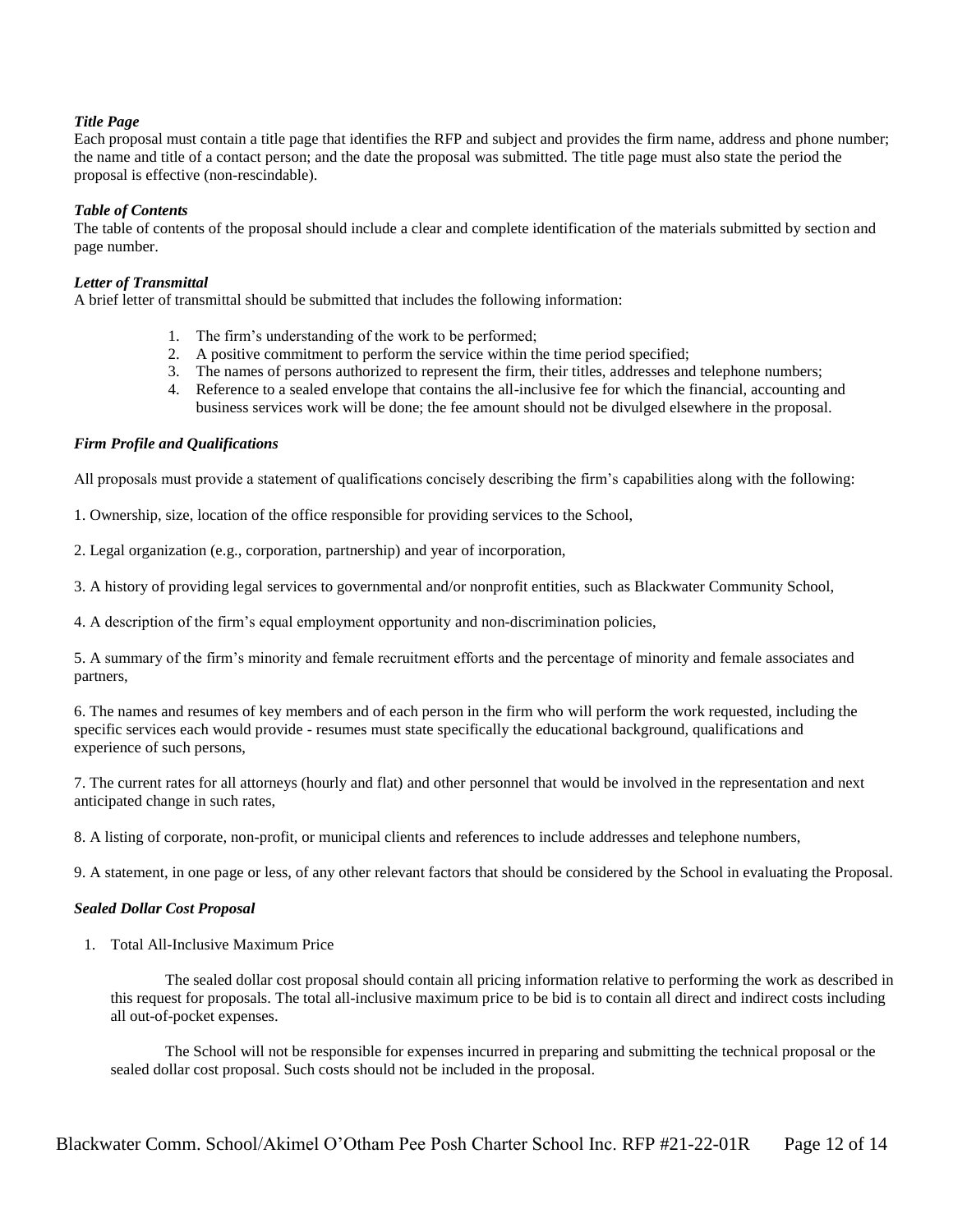The sealed dollar cost proposal sheet should include the following information:

- a. Name of Firm
- b. Certification that the person signing the proposal is entitled to represent the firm, empowered to submit the proposal and authorized to sign a contract with Blackwater Community School/Akimel O'Otham Pee Posh Charter School Inc.

2. Rates by Partner, Specialist, Supervisory and Staff level times hours anticipated for each. The sealed dollar cost proposal should include a schedule of professional fees and expenses.

- 3. Out-of-Pocket Expenses Included in the Total All-Inclusive Maximum Price
- 4. Manner of Payment

Progress payments will be made on the basis of hours of work completed during the course of the agreement and out-of-pocket expenses incurred in accordance with the firm's dollar cost proposal. Interim billings shall cover a period of not less than a calendar month.

# **EVALUATION CRITERIA / PROPOSAL FORMAT**

1. Offeror's Contact: All questions regarding this Request for Proposal (RFP) must be directed to the contract officer as indicated on the cover page of this document.

2. Evaluation: Evaluation criteria are listed in the relative order of importance. The award will be made to the responsible Offeror whose proposal is determined to be the most advantageous to the School based on the following criteria:

2.1 Experience and Reliability of the Firm and Key Personnel

2.2 Overall responsiveness to the RFP, the ability of the submitting firm to provide all information as requested at time of proposal submittal.

3. Proposal Format: **One (1) original and two (2) complete copies** of each proposal should be submitted on the forms and in the format specified in the RFP. The original copy of the proposal should be clearly labeled "**original**". The material should be in sequence and related to the RFP. The School will not provide any reimbursement for the cost of developing or presenting proposals in response to this RFP. Failure to include the requested information may have a negative impact on the evaluation of the Offeror's proposal. The proposal shall include at least the following information:

3.1 Experience and Expertise: The proposal should contain the following:

3.1.1 Experience of the Offeror's organization is considered in the evaluation process. Therefore, the Offeror is advised to submit any information which documents successful and reliable experience in past performances, especially those performances related to the requirements of this RFP.

3.1.2 The proposal should identify the key personnel that will be assigned to work under the contract, and should include a detailed resume for each such individual. Each resume should be in sufficient detail to analyze the proposed person's qualifications and should include education and related experience.

3.1.3 A list of references. References should be verifiable and should be able to comment on the Offeror's related experience. The Offeror shall submit at least three (3) similar-type references. The list must include organization name, address, contact person, and their phone number.

3.2 Method of Approach: The Offeror should present a proposed method of satisfying the requirements of the Scope of Work as specified herein on a point-by-point basis. The method of approach should include a written narrative to demonstrate the Offeror's ability to satisfy the Scope of Work. The language of the written narrative should be straightforward and limited to facts, solutions to problems, and plans of proposed action.

3.3 Cost Proposal: The cost proposal shall be submitted, as indicated, on the Price Sheet attached to the